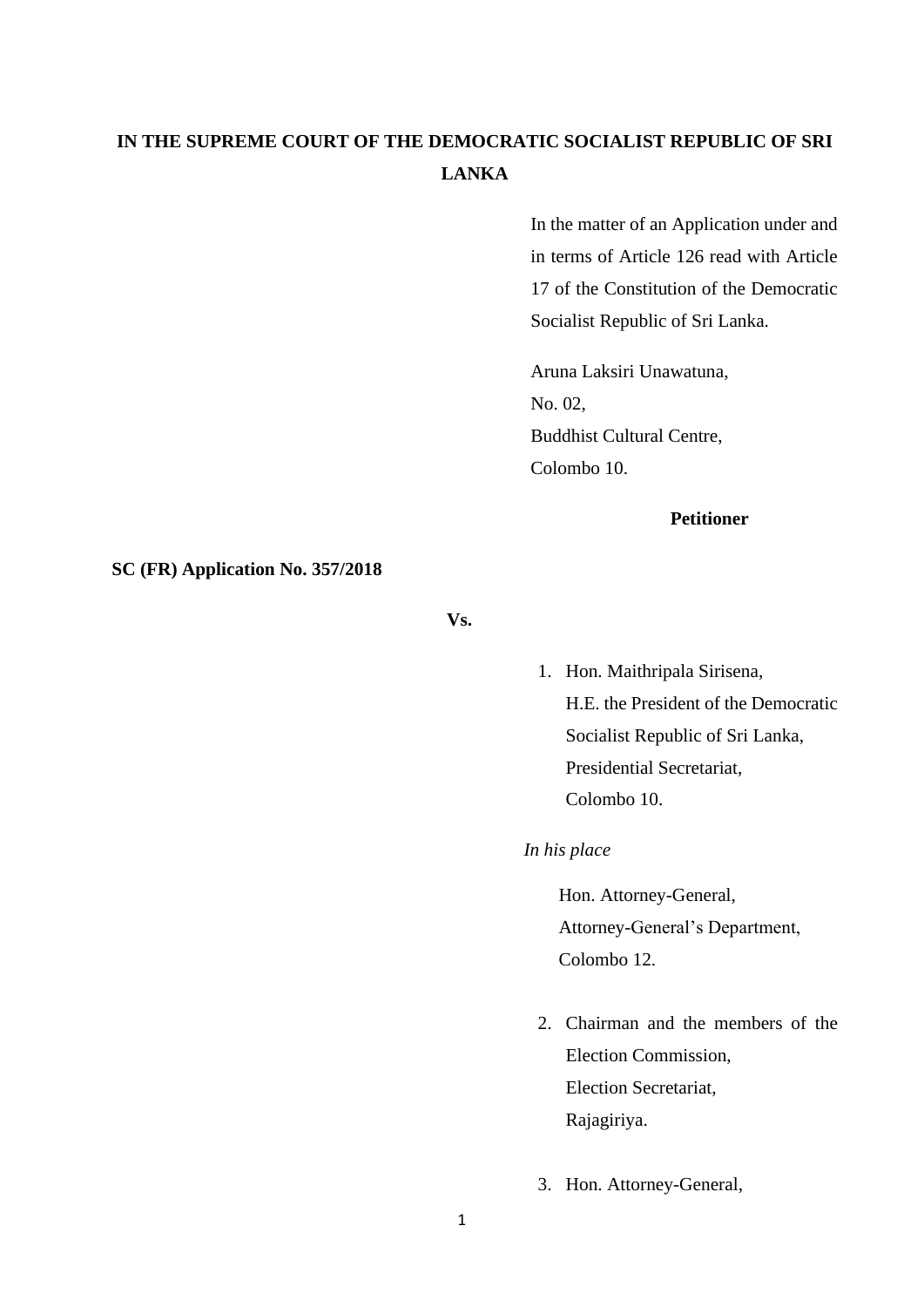Attorney-General's Department, Colombo 12.

## **Respondents**

| Before:    | Priyantha Jayawardena, PC, J                                 |
|------------|--------------------------------------------------------------|
|            | Vijith K. Malalgoda, PC, J                                   |
|            | Murdu N. B. Fernando, PC, J                                  |
|            |                                                              |
| Counsel:   | Aruna Laksiri Unawatuna for the Petitioner appears in person |
|            | Nerin Pulle DSG for the Attorney-General                     |
| Argued On: | $10th$ January, 2019                                         |

Decided On: 14<sup>th</sup> October ,2020

## **Priyantha Jayawardena, PC, J**

The petitioner filed the instant fundamental rights application alleging that the Proclamation issued by the former President, by Gazette No. 2096/70, dated 9<sup>th</sup> November, 2018 dissolving the Parliament and calling for election of the Members of Parliament, is contrary to Articles 10, 12(1), 12(2), 14(1)(a), 14(1)(c) and 14(1)(f) of the Constitution.

The petitioner stated in his petition that he is an Attorney-at-Law and that the instant application has been filed in the interest of the public.

The instant application was filed against the Attorney-General in terms of Article 35 of the Constitution on the basis that the aforementioned Gazette was issued by the former President. Both the former President and the Attorney-General were cited as the 1<sup>st</sup> respondent. The Chairman and the Members of the Election Commission have been cited as the  $2<sup>nd</sup>$  respondent.

In his petition, the petitioner prayed *inter alia*;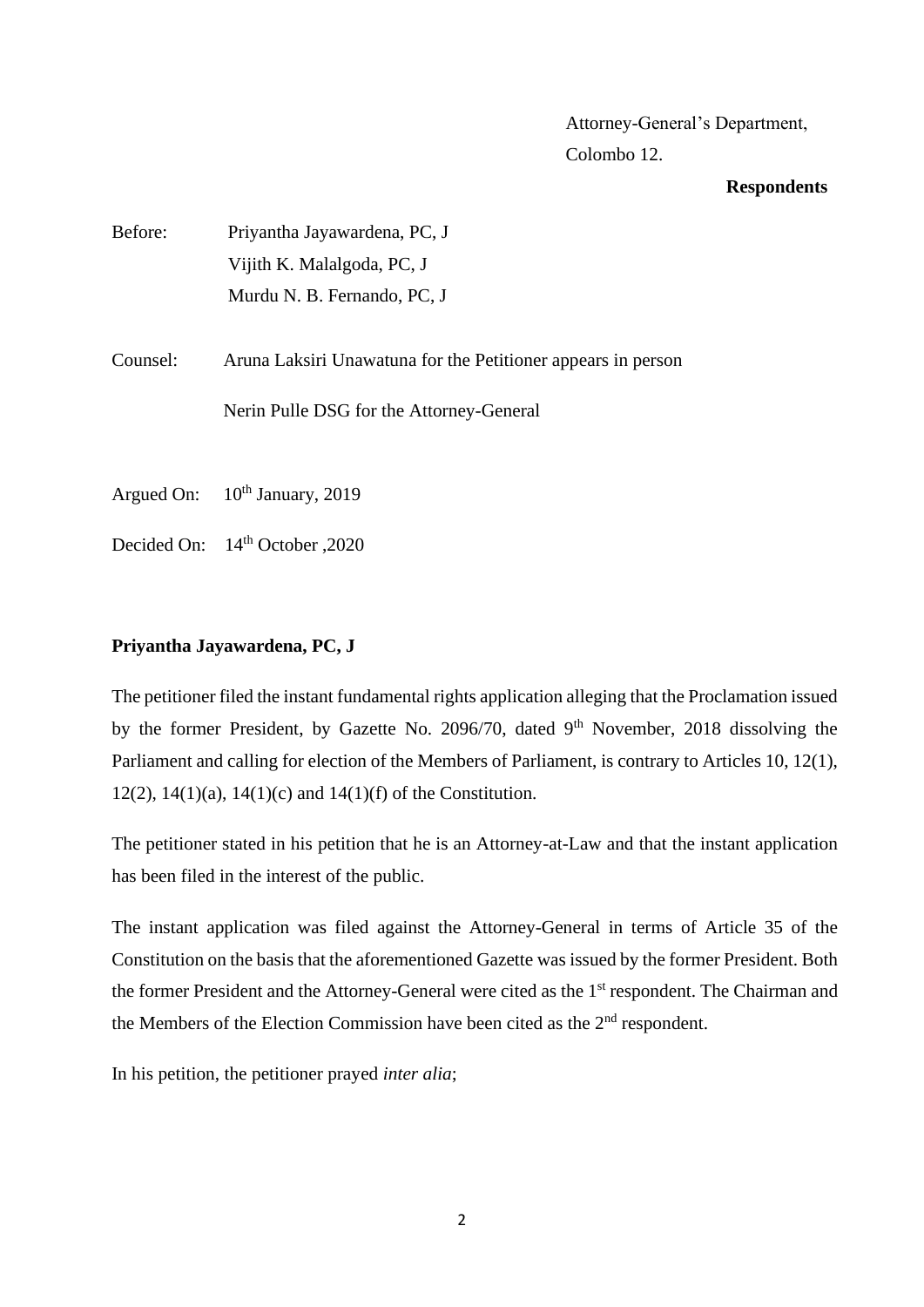- (i) to suspend the operation of the Proclamation issued by the President dissolving the Parliament and calling for General Elections in the Gazette No. 2096/70 dated 9<sup>th</sup> November, 2018 until the conclusion of this application,
- (ii) to stay the holding of Parliamentary Elections by the  $2<sup>nd</sup>$  respondent until the conclusion of this application,
- (iii) to declare that the 1st respondent has violated the petitioner's fundamental rights guaranteed under Articles 10, 12(1), 12(2), 14(1)(a), 14(1)(c) and 14(1)(f) of the Constitution, and
- (iv) to quash the said Proclamation dissolving Parliament contained in the Gazette No. 2096/70 dated 9<sup>th</sup> November, 2018.

Before the instant application was supported for leave to proceed, the petitioner filed a motion stating that the fundamental rights application bearing No. SC/FR/351/2018 was similar to the instant application, and that the judgment of the said application had been delivered on  $13<sup>th</sup>$ December, 2018.

Thereafter, the petitioner appeared in person and supported the said motion. The petitioner submitted that he had sent a letter by registered post to the former President, requesting a Sinhala translation of the judgment delivered in the said application No.  $SC/FR/351/2018$  on  $13<sup>th</sup>$ December, 2018. However, as the petitioner did not receive a response to the aforementioned letter, he filed the instant motion requesting the court to issue a Sinhala translation of the said judgment delivered in the said fundamental rights application.

Article 24(3) of the Constitution makes provision for a person to obtain translations of the records maintained in courts.

Article 24(3) of the English text of the Constitution states as follows:

"Any judge, juror, party or applicant or any person legally entitled to represent such party or applicant, who is not conversant with the language used in court, shall be entitled to interpretation and to translation into Sinhala or Tamil provided by the State, to enable him to understand and participate in the proceedings before such court and shall also be entitled to obtain in such language any such part of the record or a translation thereof, as the case may be as he may be entitled to obtain according to law." [Emphasis added]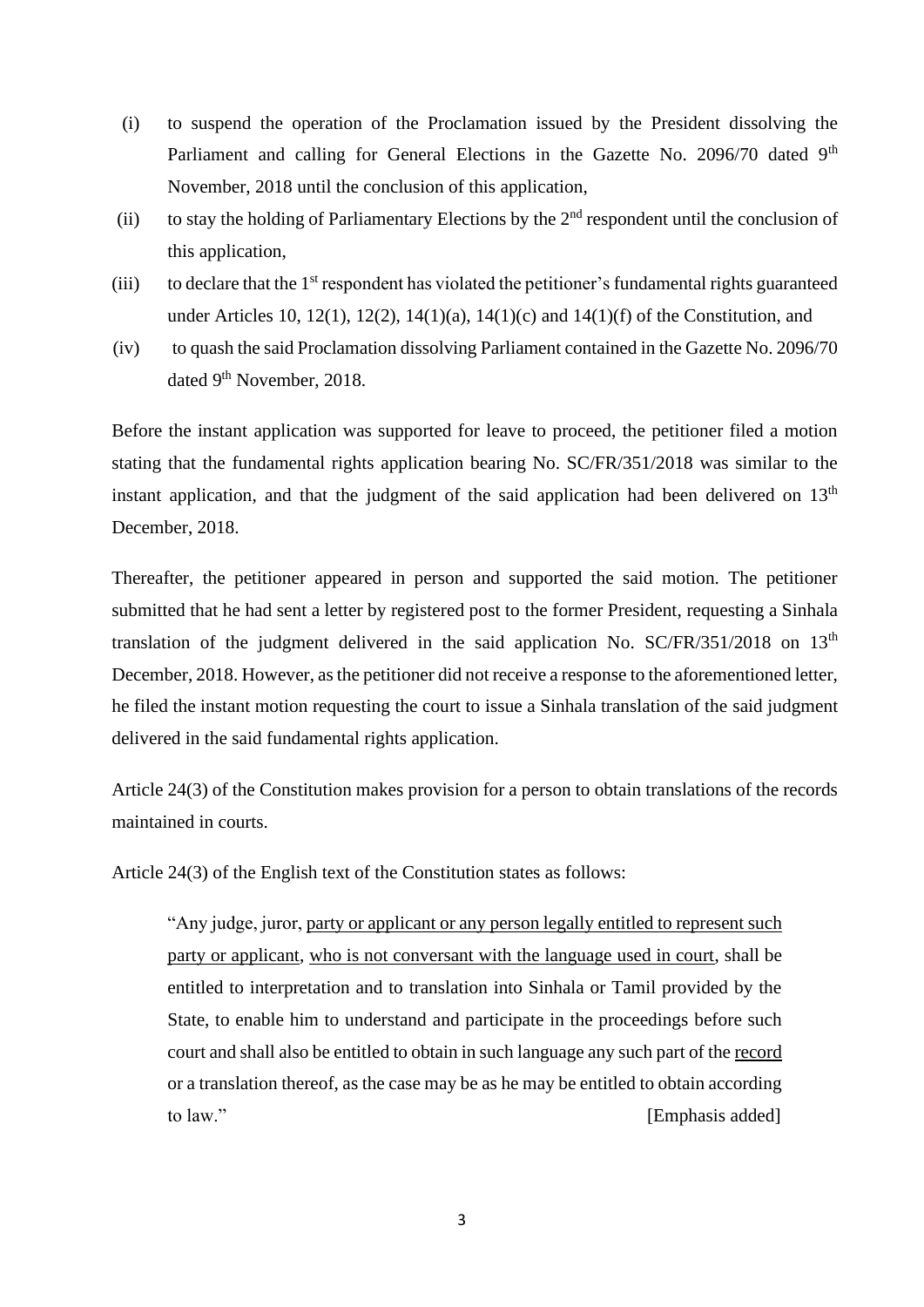The word "record" in the aforesaid Article is defined in Article 24(5) of the English text of the Constitution as follows:

"Record includes Pleadings, Judgments, Orders and Other judicial and Ministerial acts."

Article 24(3) of the Sinhala text of the Constitution states:

"අධිකරණයක භාවිත වන භාෂාව නනාදන්නා යම් කිසි විනිශ්චයකාරවරයකුට, ජූරි සභිකයුකට, යම්කිසි පර්ශ්වයකුට හෝ අයදුම්කරුවකුට නැතහොත් ඒ පාර්ශ්වය හෝ අයදුම්කරු නිනයෝජනය කිරීමට නීතිනයන් බලය ලබා ඇති යම්කිසි තැනැත්තකුට එම අධිකරණයක සිදුවන කටයුතු වටහා ගැනීමටත් ඒ කටයුතුවලට සහභාගී වීමටත් හැකිවන භේ රජය විසින් සිංහල භාෂාවෙන් හෝ දෙමළ භාෂාවෙන් සපයනු ලබන භාෂණ පරිවර්තන ස පරිවර්තන ලබා ගැනීමටත්, නඩු වාර්තාවකින් නීතිය අනුව ලබා ගැනීමට හිමිකම් ඇති කවර වු හෝ කොටසක් නැතහොත් එහි පරිවර්තනයක් එම භාෂාවෙන් ලබා ගැනීමට හිමිකම ඇත්නත් ය." [Emphasis added]

The word "වාර්තාව" in Article 24(3) is defined in Article 24(5) of the Sinhala text of the Constitution as follows:

""වාර්තාව" යන්නට උත්තරවාද, නඩු තීන්දු, ආඥා සහ වෙනත් අධිකරණ හා විදායක කාර්යය ඇතුලත් නේ."

Accordingly, the legislator has restricted the application of the said Article 24(3) to a judge, juror, party or applicant or any person legally entitled to represent such party or applicant *in the proceedings of a case*, to obtain translations of the proceedings maintained in a court, *if he is not conversant with the language used in court*. Thus, the restrictions imposed in the said Article shall not be interpreted in such a way that it will result in the delay or abuse of process in the administration of justice.

The petition of the said fundamental rights application No. SC/FR/351/2018 in which the judgment was delivered, was filed by Rajavarothiam Sampanthan citing the Attorney-General, the Chairman and the members of the Election Commission as respondents.

Subsequently, Prof. Gamini Lakshman Peiris, Udaya Prabath Gammanpila, Wellawattage Jagath Sisira Sena de Silva, Mallika Arachchige Channa Sudath Jayasumana and Premnath Chaminda Dolawatte were permitted by the court to intervene in the said application.